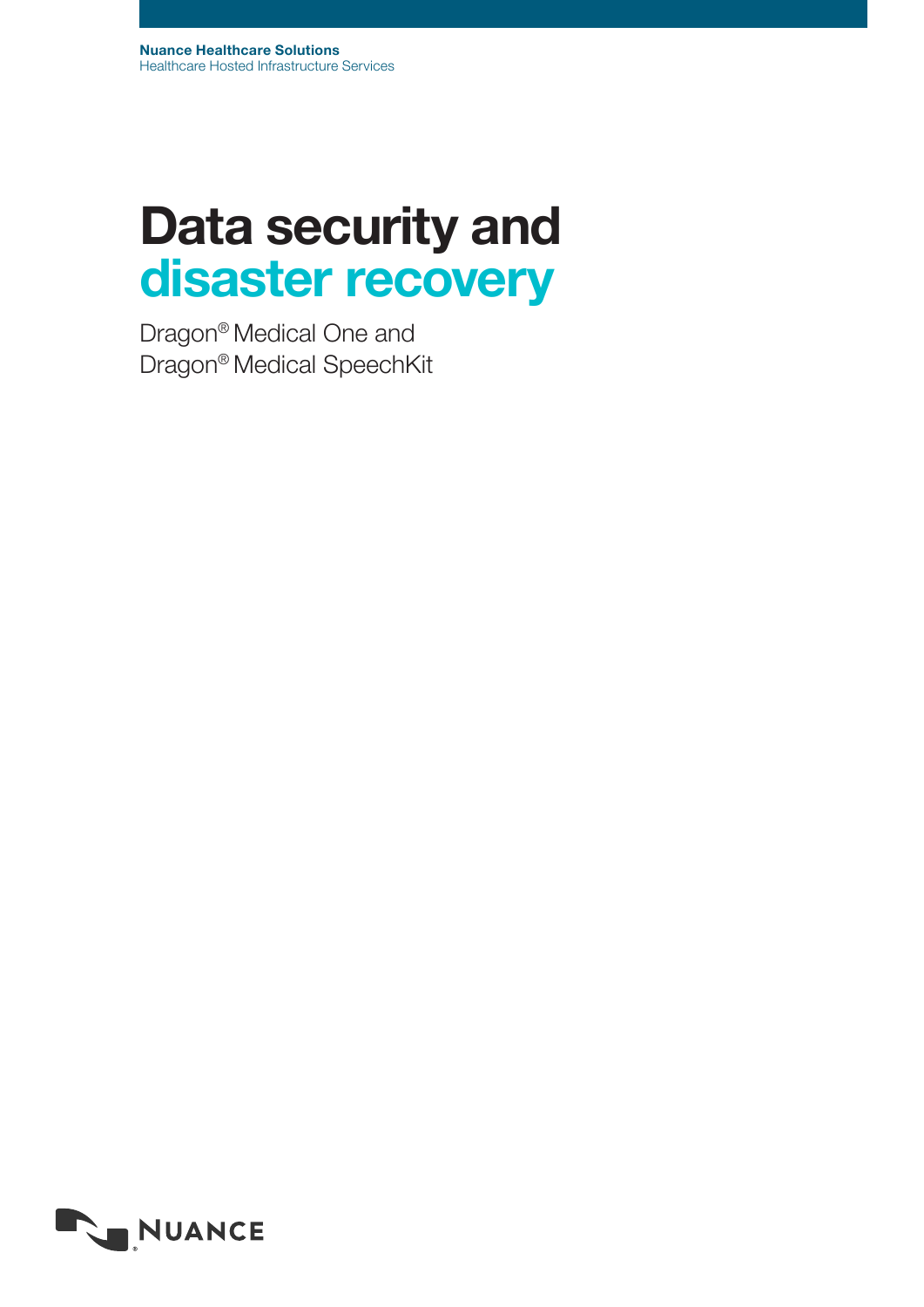## Data security is extremely important to Nuance and we are dedicated to meeting the high data security and continuity demands of our healthcare clients.

Nuance has partnered with Microsoft® Azure™ as our cloud computing service for both Dragon® Medical One and the Dragon® Medical SpeechKit. Microsoft Azure meets a broad set of international and industry specific compliance standards. For more information on Microsoft Azure security, please see the [Microsoft Trust Center.](http://www.microsoft.com/en-us/TrustCenter/default.aspx)

All communication between client applications and Nuance speech services is via HTTPS utilizing TLS 1.2 with the 256-bit AES cipher algorithm. As part of our hosted services security practices, combined with our highly available and redundant infrastructure, it helps ensure that your clinicians will enjoy fast, secure and timely clinical speech support services.

### Streaming and data storage

Nuance hosted services stream audio in real time to the secure server environment for speech recognition processing. Audio is never stored locally on the client and recognized text is returned directly to the target application that is responsible for any persistent storage.

Audio files and text are used to "train" and optimize the speech engine for individual user profiles and to improve speech recognition accuracy for every user. The audio and text that Nuance stores is largely anonymous, in that Nuance hosted services do not have direct access to the patient record and do not require any patient metadata. For example, if a physician dictates, "the patient has community-acquired pneumonia", there is no stored information that associates that information with an individual patient.

## Our security is your security

It's important for your organization to understand the protection measures used to secure the Nuance hosted services infrastructure.

#### Qualys® SSL Labs rated "A"

We are constantly monitoring security standards and perform external audits to ensure that our data center meets the highest standards for secure data transmission. To that end, our hosting environment has received an "A" rating from Qualys SSL Labs server test for certificate (256-bit, trusted), protocol support (TLS 1.0, 1.1, and 1.2, secure renegotiation downgrade attack prevention, SSL 2 handshake compatibility), key exchange, and cipher strength.

#### Microsoft Azure Security Standards

As a leading cloud provider that serves multiple industries including healthcare, government and financial sectors, Microsoft has very rigorous security standards and practices. Microsoft provides denial of service, intrusion detection, and performs routine penetration testing. In addition, Microsoft utilizes a

"[red team](http://www.azure.microsoft.com/en-us/blog/red-teaming-using-cutting-edge-threat-simulation-to-harden-the-microsoft-enterprise-cloud/)" approach to continually strengthen threat detection. As a direct result of these security measures Microsoft data centers are SOC I Type 1 and SOC 2 Type 2 [compliant](https://www.microsoft.com/en-us/TrustCenter/Compliance/SOC1-and-2).

Nuance cloud services stream audio in real-time to the secure server environment for speech recognition processing. Audio is never stored locally on the client and recognized text is returned directly to the target application that is responsible for any persistent storage.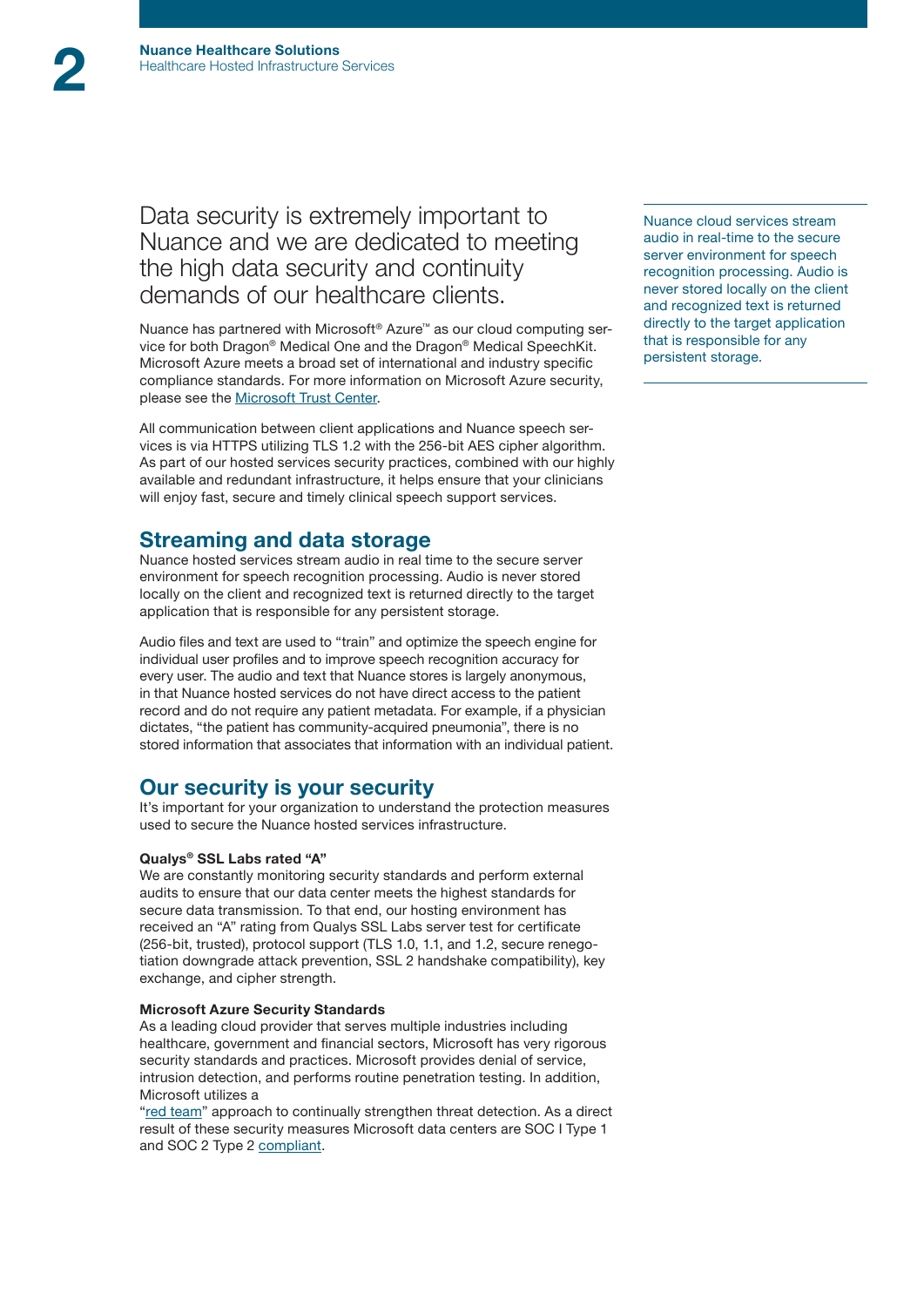#### N3 certification

In addition to, and because of the aforementioned security measures, the Nuance Healthcare Infrastructure is N3 certified, providing customers with access to Nuance Healthcare solutions, like, Nuance Dragon Medical One, through the NHS' national broadband network N3.

#### Shared responsibility

Because you're developing, or using, applications and platforms that leverage Nuance hosted services, the security responsibilities are shared by both you and Nuance, with both parties having HIPAA security and privacy policies and procedures in place. Nuance secures the underlying infrastructure and it is your responsibility to secure the environments that utilize or consume those services.

#### High availability

The Microsoft Azure cloud is designed to be highly available 24x7 and deliver consistent uptimes of 99.95 percent; it offers the following features:

- Fifteen (15) billion dollar investment in a worldwide footprint
- Four (4) regional data centers in the United Kingdom
- World's largest multi-terabit global network with extensive dark fiber footprint

From an installation perspective, the core hosted Nuance cluster provides the following high availability features:

- Fully redundant network infrastructure, including load balancers and switches
- Multiple clustered application servers High availability network storage with fiber optic connections – Clustered database server
- Clustered and extensible speech server "farm"

#### Secure and robust cloud offering

Our security practices, combined with our highly available and redundant infrastructure, help ensure that your clinicians will enjoy fast, secure and uninterrupted clinical speech recognition.

Our association with Microsoft allows us to offer best in class security practices, combined with a highly available and redundant infrastructure, helping ensure that your clinicians will enjoy fast, secure and uninterrupted clinical speech.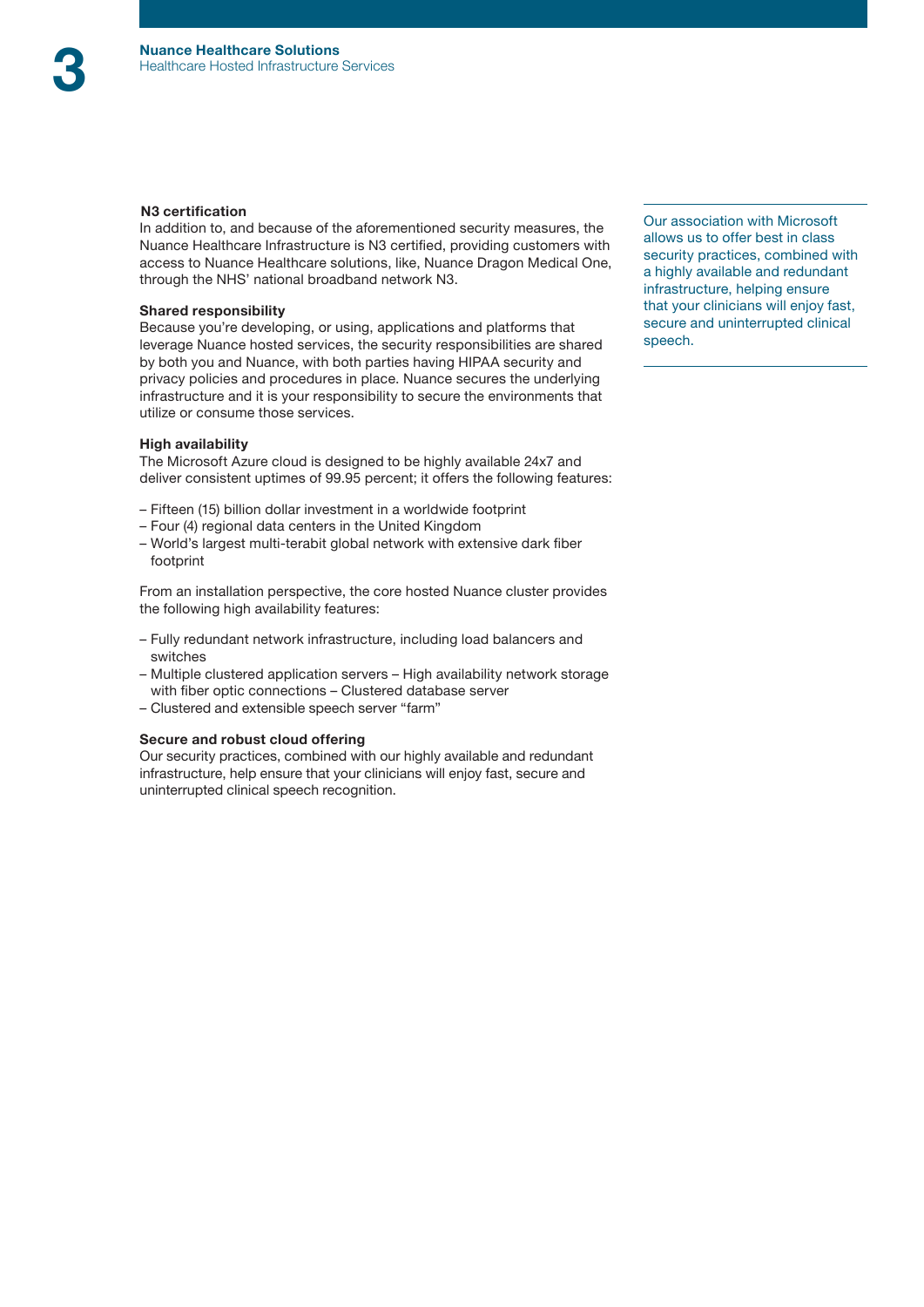# Frequently asked questions

Our best in class security practices, combined with our highly available and redundant infrastructure, help ensure that your clinicians will enjoy fast, secure and uninterrupted clinical speech recognition.

| <b>Physical Security</b>                                                                                                                                                                                                                                                         |                                                                                                                                                                                                                                                                                                                                                                                                                                        |  |
|----------------------------------------------------------------------------------------------------------------------------------------------------------------------------------------------------------------------------------------------------------------------------------|----------------------------------------------------------------------------------------------------------------------------------------------------------------------------------------------------------------------------------------------------------------------------------------------------------------------------------------------------------------------------------------------------------------------------------------|--|
| What are the primary physical security<br>and business continuity features of<br>your data center?                                                                                                                                                                               | Microsoft Azure provides extensive electronic and physical security<br>measures. Our data center configuration provides automatic failover in<br>the event of server outage.                                                                                                                                                                                                                                                           |  |
| Who (including data center staff, other<br>employees and vendors) has physical<br>access to the host servers?                                                                                                                                                                    | Only Microsoft staff are allowed access to the physical facility. No other<br>staff is allowed access to the facility.                                                                                                                                                                                                                                                                                                                 |  |
| <b>Network Security</b>                                                                                                                                                                                                                                                          |                                                                                                                                                                                                                                                                                                                                                                                                                                        |  |
| Are industry-standard firewalls<br>deployed? Where are they deployed?<br>How do you keep the software for the<br>firewalls current? Is administrative<br>access to firewalls and other perimeter<br>devices allowed only through secure<br>methods or direct serial port access? | Firewalls are deployed at the data center and provide firewall services<br>both at the perimeter as well as between internal networks of different<br>security levels. Administrative access is gained through SSH or on<br>exception through serial port interfaces. Firewall software upgrades are<br>performed at discretion of the Network Engineering team and follow<br>Change Management processes in performing such upgrades. |  |
| What protocols and ports are allowed<br>to traverse the network and firewall?                                                                                                                                                                                                    | Any data considered PHI is encrypted when being transported using<br>HTTPS communications.                                                                                                                                                                                                                                                                                                                                             |  |
| Are formal incident-response<br>procedures in place? Are they tested<br>regularly?                                                                                                                                                                                               | There are Incident Management processes in place, which include<br>specific procedures to classify the level and the handling of incidents.<br>These processes are tested regularly across required teams across the<br>Nuance healthcare organization.                                                                                                                                                                                |  |
| <b>Systems Security</b>                                                                                                                                                                                                                                                          |                                                                                                                                                                                                                                                                                                                                                                                                                                        |  |
| Are ongoing vulnerability assessments<br>performed against the systems?                                                                                                                                                                                                          | Microsoft Azure provides denial of service, intrusion detection and<br>performs routine penetration testing.                                                                                                                                                                                                                                                                                                                           |  |
| Are file permissions set on a need-to-<br>access basis only?                                                                                                                                                                                                                     | Production file access is restricted to the Nuance Data Center<br>Operations team and the Support Services teams.                                                                                                                                                                                                                                                                                                                      |  |
| Are audit logs implemented on all systems<br>that store or process critical information?<br>Are root commands logged? What<br>processes will be used to control access<br>to devices and logs?                                                                                   | Platform applications log relevant information on data access within<br>the platform. System logging is accomplished through Windows Event<br>Logs, which requires logging of Security events and also maintains<br>System and Application logging.                                                                                                                                                                                    |  |
| What change management procedures<br>are in place?                                                                                                                                                                                                                               | Change Management processes are in place, which dictate the<br>management approval levels and communications required for various<br>types of changes.                                                                                                                                                                                                                                                                                 |  |
| What is the process for monitoring<br>the integrity and availability of host<br>servers?                                                                                                                                                                                         | System monitoring is in place and leverages internally developed tools<br>as well as industry standard tools. Alerts generated by these tools<br>are routed to pagers, which are covered 24x7 by Nuance Data Center<br>Operations staff.                                                                                                                                                                                               |  |
| Have unnecessary services been disabled<br>on host servers?                                                                                                                                                                                                                      | Yes, only necessary applications are installed and running on host<br>systems.                                                                                                                                                                                                                                                                                                                                                         |  |
|                                                                                                                                                                                                                                                                                  |                                                                                                                                                                                                                                                                                                                                                                                                                                        |  |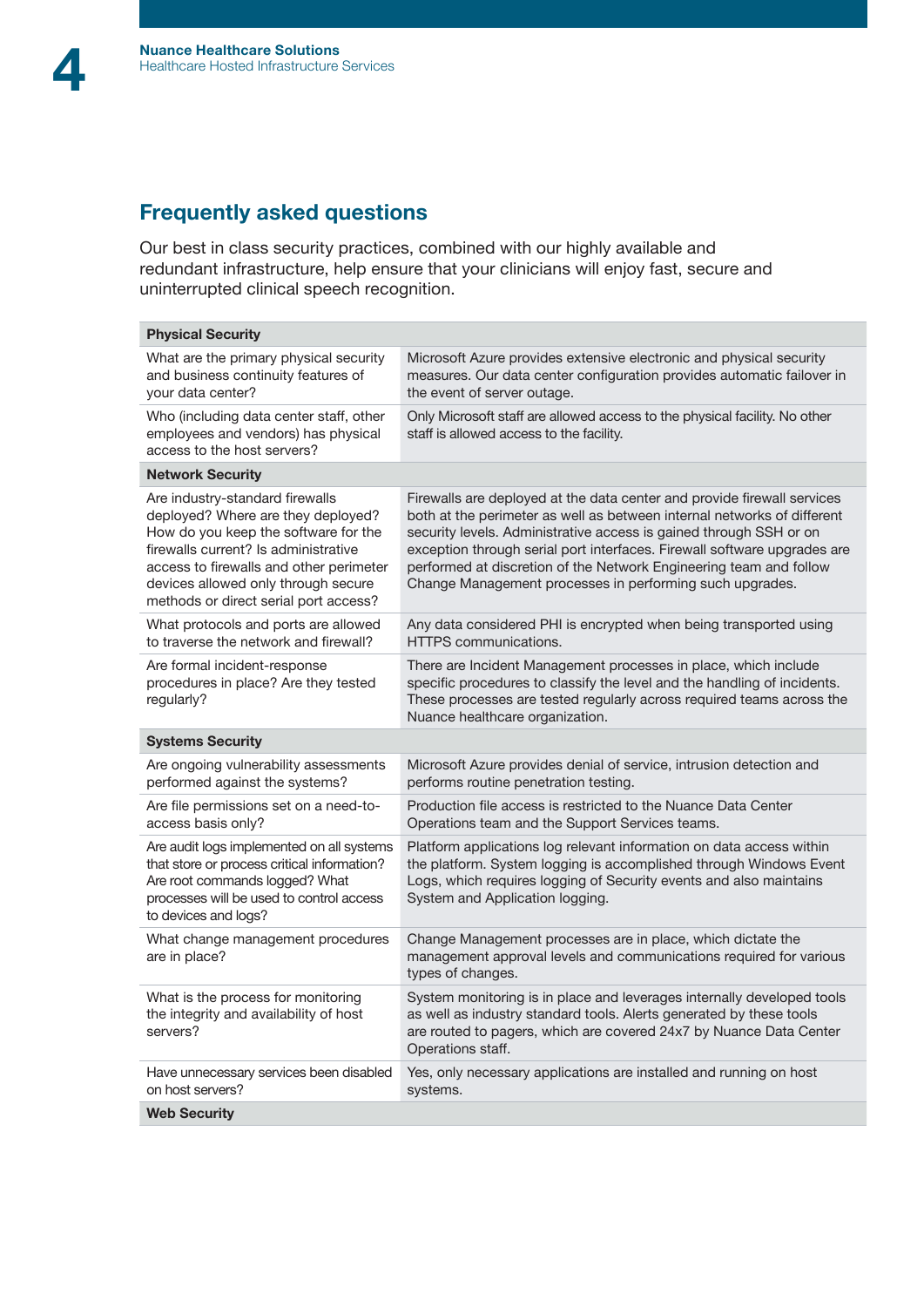| What is the process for doing<br>security Quality Assurance testing for<br>applications?                                                                                                                                                                                   | The Nuance cloud platform has been subjected to static and dynamic<br>inspection using HP Fortify with no significant issues reported.                                                                                                                                                                                         |
|----------------------------------------------------------------------------------------------------------------------------------------------------------------------------------------------------------------------------------------------------------------------------|--------------------------------------------------------------------------------------------------------------------------------------------------------------------------------------------------------------------------------------------------------------------------------------------------------------------------------|
| Has a web code review for the explicit<br>purpose of finding and remediating<br>security vulnerabilities been done? If<br>so, who did the review, what were the<br>results, and what remediation activity<br>has taken place? If not, when is such<br>an activity planned? | Applications are subjected to static and dynamic inspection using HP<br>Fortify with no significant issues reported.                                                                                                                                                                                                           |
| Have unnecessary HTTP modules<br>or extensions been disabled on host<br>servers?                                                                                                                                                                                           | Yes, only the needed IIS extensions are enabled during installation.                                                                                                                                                                                                                                                           |
| Does the account running HTTP service<br>have OS administrator privileges?                                                                                                                                                                                                 | IIS service account runs as Local Service account.                                                                                                                                                                                                                                                                             |
| <b>Staff Security</b>                                                                                                                                                                                                                                                      |                                                                                                                                                                                                                                                                                                                                |
| What are the credentials of the systems<br>administration staff?                                                                                                                                                                                                           | User accounts are unique to individual Nuance Host Healthcare<br>Infrastructure Services (HHIS) staff and application support members<br>with the exception of particular application or service accounts.                                                                                                                     |
| Are hosting staff onsite available 24x7?                                                                                                                                                                                                                                   | Nuance Hosted Health Infrastructure System (HHIS) and its Site<br>Reliability Center (SRC) personnel provide 24x7 coverage in the event of<br>an emergency.                                                                                                                                                                    |
| Are user accounts for contract<br>personnel created with expiration<br>dates? How are user accounts closed<br>after termination?                                                                                                                                           | An account termination process is in place and generates automatic<br>requests to operations personnel when termination has occurred to<br>trigger the account removal process.                                                                                                                                                |
| <b>Application Security</b>                                                                                                                                                                                                                                                |                                                                                                                                                                                                                                                                                                                                |
| Is any data stored locally on the device<br>or computer?                                                                                                                                                                                                                   | Neither audio nor recognized text is ever stored locally on the device or<br>computer. Nuance streams audio in real time to the secure server<br>environment for speech recognition processing. Persistence of the<br>recognized text that is returned by the Nuance cloud is the responsibility<br>of the target application. |
| Is the data encrypted during<br>transmission?                                                                                                                                                                                                                              | Yes, both the audio and recognized text are encrypted during<br>transmission using an encrypted HTTPS connection.                                                                                                                                                                                                              |